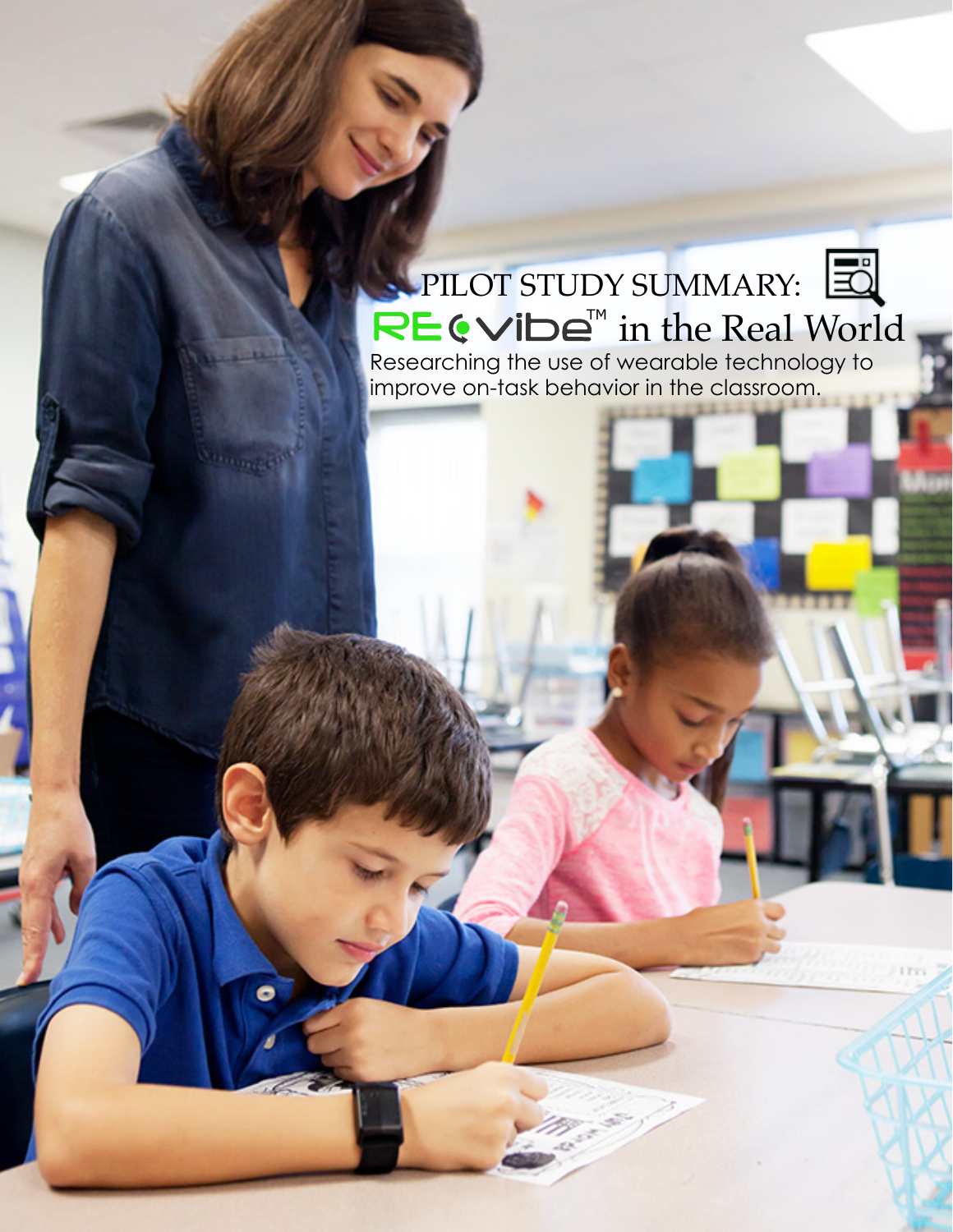## The Story Behind **RE ⊙**Vibe<sup>™</sup>

RE-vibe™ was invented by school psychologist Rich Brancaccio as a direct response to address the ever growing needs of his students, many of whom struggled with focus and on-task behavior. During his time working for the public school system, he specialized in autism spectrum disorders, having served on several school district autism evaluation teams. After evaluating over a thousand students with various developmental needs, many of which centered around focus and attention, Rich decided it was time to create something that was purpose-built to support the needs of these unique learners, and RE-vibe was born.

It is often cited that one out of ten children struggle with on-task behavior, though Mr. Brancaccio noted even higher numbers in his home state of North Carolina. When he looked to see what kind of solutions were currently on the market to help with this problem, the reminder devices he found included non-essential functions that would serve as additional distractions. The reminder signals they gave off were loud, and would thus distract other people. They were also difficult to program, and tended to wear-off after only a few days of use, because students would 'habituate', or get used to their repetitive vibrations.

During a time when wearable devices were just beginning to rise in popularity, Rich began to imagine a smarter way to use wearable tech to help students who struggled to stay on task. By incorporating core principles of psychology and conducting research to build an algorithm that allowed RE-vibe to easily meet the needs of various users, he created a prototype of the wristband that would eventually become the RE-vibe.

It featured a simple, distraction-free design that vibrated so quietly only the wearer noticed. It was also simple and intuitive so that parents and teachers could easily operate and customize it, and was also designed with classroom compatibility as a key priority. It could therefore be an effective tool in classrooms, where teachers often have to personally remind students to get back on task. Such interactions can often embarrass students, and do not foster independence and confidence.



RE-vibe pictured here with optional Buckle Band.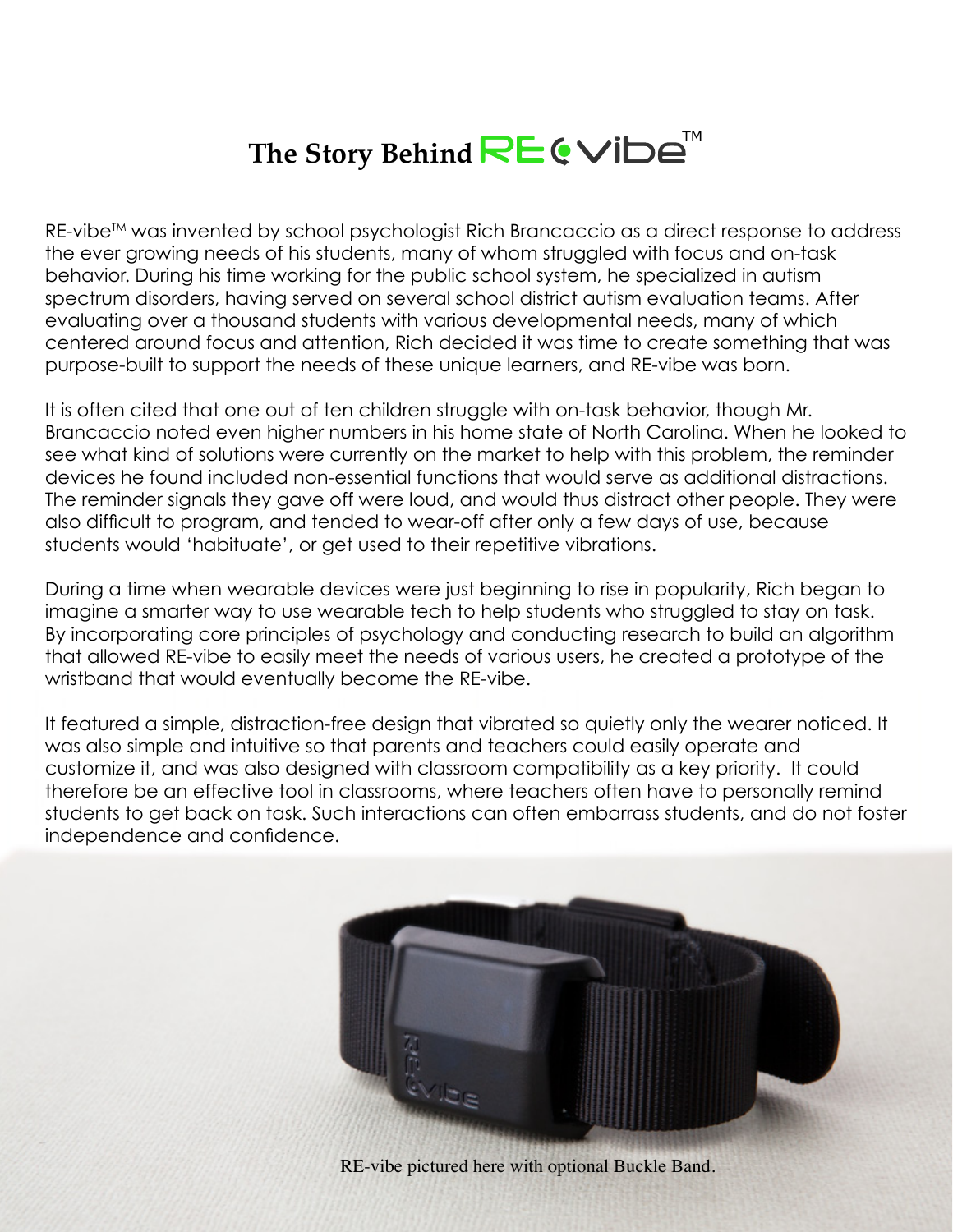### **Introduction to Study**

A pilot study was conducted during the Fall of 2015 to help refine the software algorithms and to provide data on user feedback and changes in on-task behavior with RE-vibe. The study spanned the course of 3 months. The study was coordinated and paid for through grant funding awarded to FokusLabs, Inc. Data was collected by third party research assistants (Ph.D students from School Psychology programs at the University of North Carolina at Chapel Hill and North Carolina State University, as well as by practicing psychologists) and sent directly to a third party contract research organization (BioTechnology Transfer, LLC) for scoring and analysis. The study was cleared by the Heartland Institutional Review Board, an independent, third party board that operates in accordance with human subject research standards established by the National Institute of Health (NIH).

This is a summary of the pilot study report, which was prepared by Dr. Cynthia Pritchard, CEO of BioTechnology Transfer. Dr. Pritchard has over 30 years in the medical industry, and has helped bring more than 30 products from research into development through clinical trials and manufacturing to market launch. Dr. Pritchard obtained a PhD in virology at Virginia Tech, and postdoctoral training in molecular biology in the Department of Biological Chemistry at Harvard Medical School.

### **Objectives:**

The study was conducted in order to answer the following questions:

- What are the changes in the on-task behaviors when using the RE-vibe during this study?
- To what extent, if any, will habituation occur? (Habituation is the tendency to get used to a stimulus over time, which diminishes or negates its effect.)
- Will the students experience any adverse effects (such as increased distraction, annoyance to the wearer or their classmates, skin irritation, etc.)?

#### **What is RE-vibe™?**

RE-vibe is a vibration reminder wristband designed by a school psychologist to help students maintain self-awareness so they may redirect themselves when they drift off-task.

The overall goal of the RE-vibe is to empower children with a quiet vibration reminder to get back to work so they do not have to rely on teachers or parents for prompts.

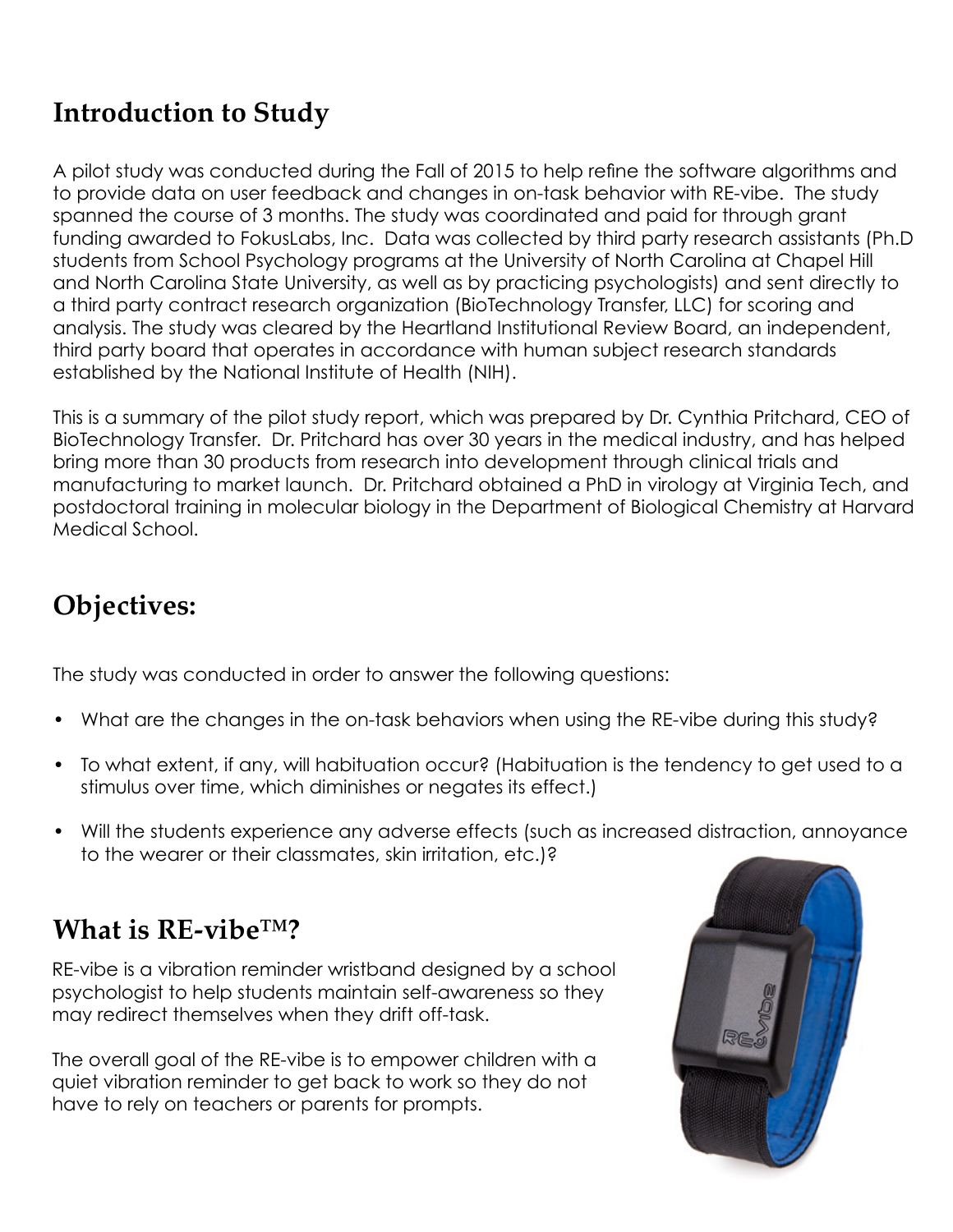Much of the research on reminder devices demonstrates the use of auditory cues or vibration prompts that can be loud and attract unwanted attention to the student. The RE-vibe™ was designed to be unobtrusive, to decrease any distraction or stigma possibly created by alternate cueing strategies, and to deliver a tactile prompt (i.e. a quiet vibration), rather than a sound. A proprietary algorithm varies certain variables in an attempt to mitigate habituation that can be experienced when wearing something for extended periods of time. Students are initially instructed by a parent or teacher with the following phrase:

#### **"When you feel this vibrate, ask yourself if you are doing what you should be doing; if you are, nice job, keep up the good work! If not, make sure to return to your work or studies."**

#### **About the Participants:**

There were 21 children (17 boys and 4 girls) who participated, in grades 3-8. About forty percent of the students had previously been diagnosed with a disorder that impacted their on-task behavior, such as ADHD or Autism Spectrum Disorder.

#### **The Setting:**

The study was conducted at two sites: charter elementary and charter middle school in North Carolina. Students were observed in a 1:1 fashion in their normal classroom settings.

A real world classroom provided a much more realistic setting, with typical distractions occurring at random, than a traditionally controlled laboratory setting. Students were only monitored while participating in Core Classes (e.g., Math, English, Science, and Social Studies). To reduce variables, each student was observed in only one classroom, at the same time of day, by the same observer.

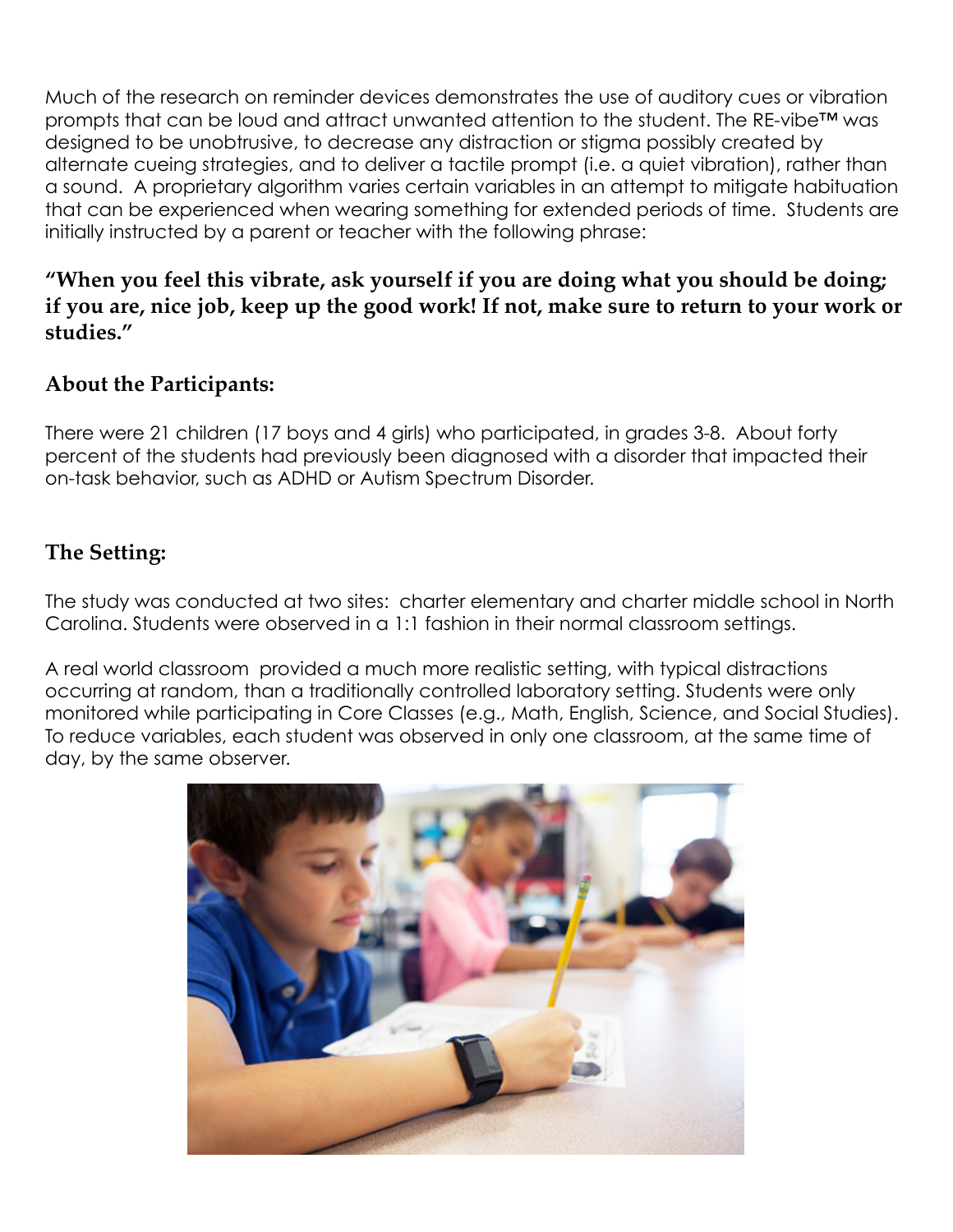### **How The Data Was Collected**

A doctoral psychology student or practicing psychologist quietly observed each child every thirty seconds using specialized behavioral tracking software to note how often each child was 'On-task' (i.e., engaged in expected classroom behaviors, such as listening to a lesson or completing work) and 'Off-task' (i.e., looking about the classroom, staring at the floor, daydreaming, etc.). Observations were recorded every 30 seconds and strict scoring criteria were utilized to define both on and off-task behaviors for raters. Data was collected by the observer for 30 minutes at each session.

The study was designed to include two to four random follow-up observations in the weeks after, to determine how long the effect of wearing a device (increase in 'on-task' behavior, if any) lasts.

### **Establishing A Baseline**

The students were evaluated at the beginning of the study to establish a baseline for their on-task behavior. Nine of the 21 students displayed on-task behavior the majority (more than 90%) of the time. Students that had on-task behavior of at least 90% were excluded from most of the analyses since their level of on-task behavior was already deemed as proficient and therefore no difference would be observed between baseline and subsequent levels of on-task behavior. While excluded scores were not counted in overall results, it was noted that use of the RE-vibe even for children who did not need it did not produce any significant negative or deleterious effects in on-task behavior (i.e. it did not appear to distract them or reduce their on-task behavior).

After excluding some participants who did not meet the off-task criteria, twelve evaluable test subjects who had demonstrated difficulty staying on task during the initial baseline remained. Half of these twelve had, prior to the study, been diagnosed with ADHD or Autism Spectrum Disorder.

### **What The Participants Had to Say About RE-vibe™**

Several months after the observations were completed, teachers, parents and students were all asked to give feedback about their experience. All participants were surveyed by an unknown 'neutral' adult (i.e. they did not know if the rater worked for the manufacturer, a school or another source) about their experience using RE-vibe™.

#### **Children**

- 89% of children said they noticed a positive difference in time they spent on-task while wearing RE-vibe™.
- 77% of children said they felt the change had lasted throughout the whole 3-month study.
- 85% of children would recommend RE-vibe™ to other kids.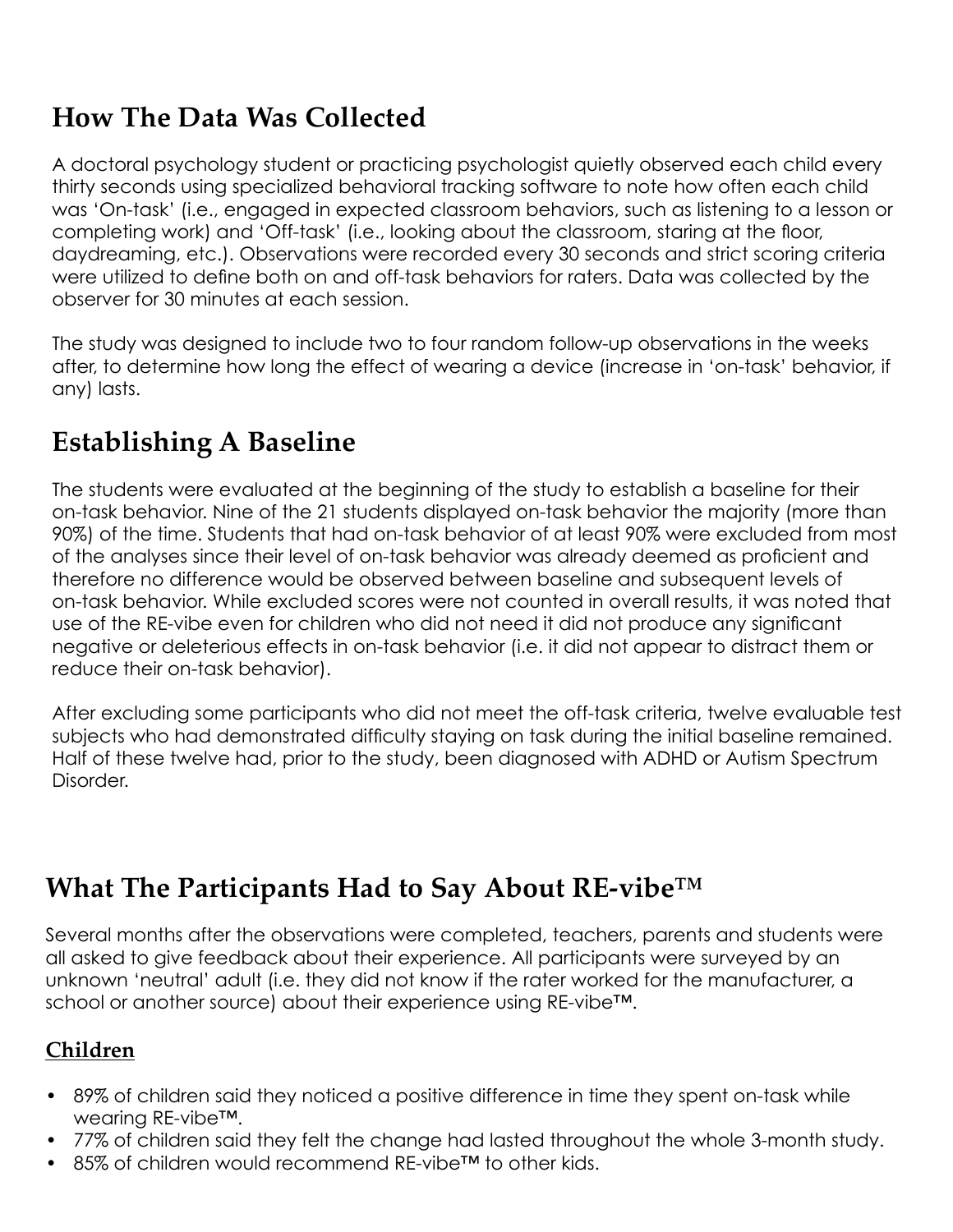

[Click to hear his story about using RE-vibe.](https://www.youtube.com/watch?v=ujlr1WLgiug)

"I love RE-vibe because it reminds me to get back to work when I daydream. I've always got C's and D's on my progress reports but now I'm finally getting A's and B's for the first time".

-5th Grade Study Participant



[Click to hear about her son's experience with RE-vibe.](https://www.youtube.com/watch?v=u_D_sc9diUk)

**"I would definitely recommend RE-vibe to other parents."** - Mother of Participant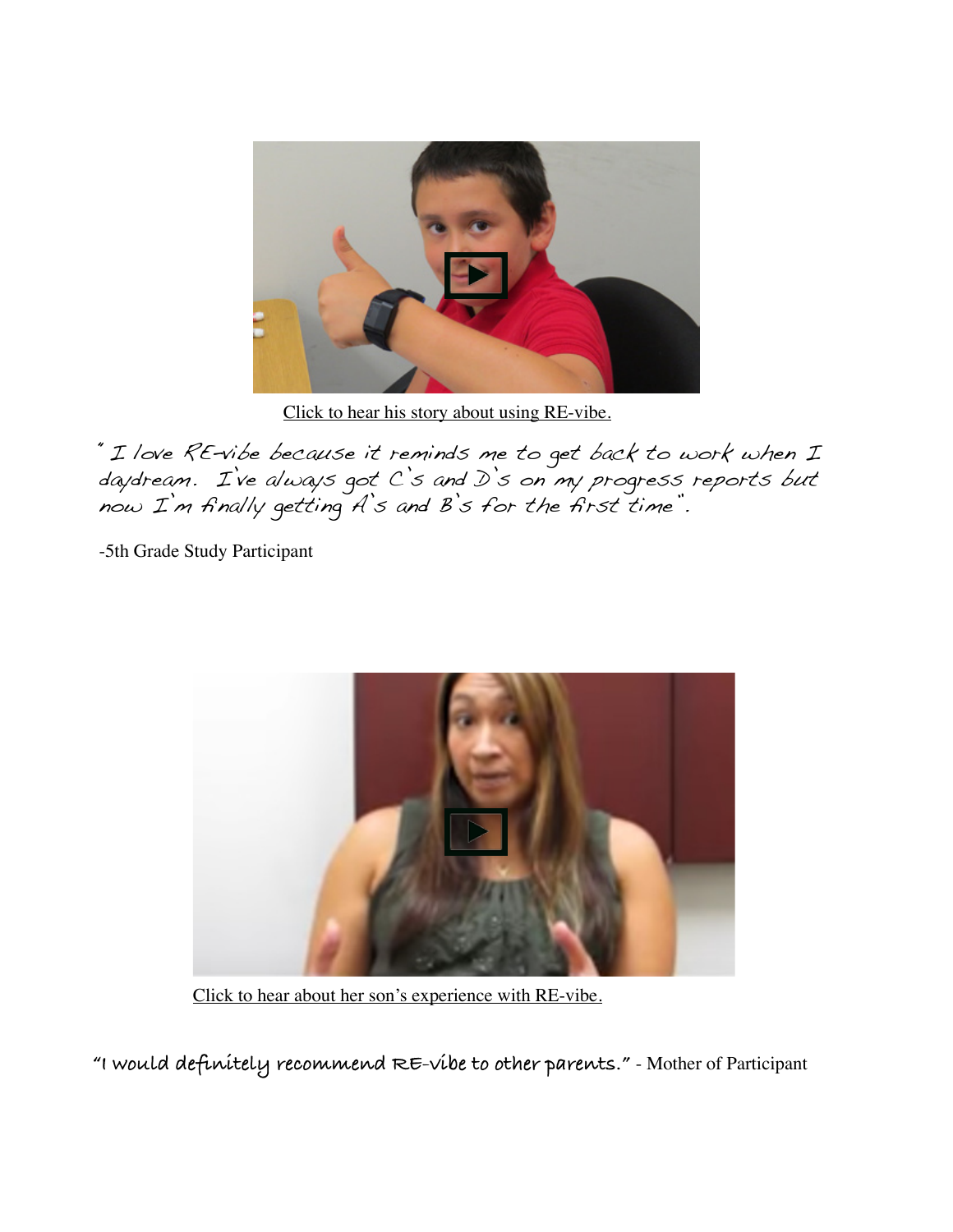#### **Teachers**

All of the teachers in the study felt RE-vibe was a quiet intervention tool which did not distract anyone in the classroom. Over 80% of teachers said they would recommend the RE-vibe™ to other teachers or parents. It was noted that in most cases (with the exception of children who made very substantial gains) it was difficult for teachers to directly notice students' improved on-task behavior, possibly because of the vigilance required to simultaneously oversee 20+ students in a classroom (as opposed to the research assistants observing just one student at a time). However, the students themselves were often found to be quite accurate in their own assessments of gains in on-task behavior with RE-vibe.

"I have been impressed with RE-vibe's ability to silently remind my students who struggle with focus and attention to stay on-task and to redirect those who were off-task. This has not only increased the amount of time these students spend learning and working, it has also increased their confidence in their ability to manage their own behavior and has allowed me to spend more time engaged in instruction, rather than in redirection of individual students".

- 5th Grade Teacher from Research Study

"I have been very impressed with my student's immediate and positive response to RE-vibe. I maintain storage of all the RE-vibe bands for our school, and even after the study ended, have had many students approach me on several occasions to request one to borrow when they have forgotten their own at home; the fact that they seek it out on their own speaks volumes".

-Assistant Principal Involved with Research Study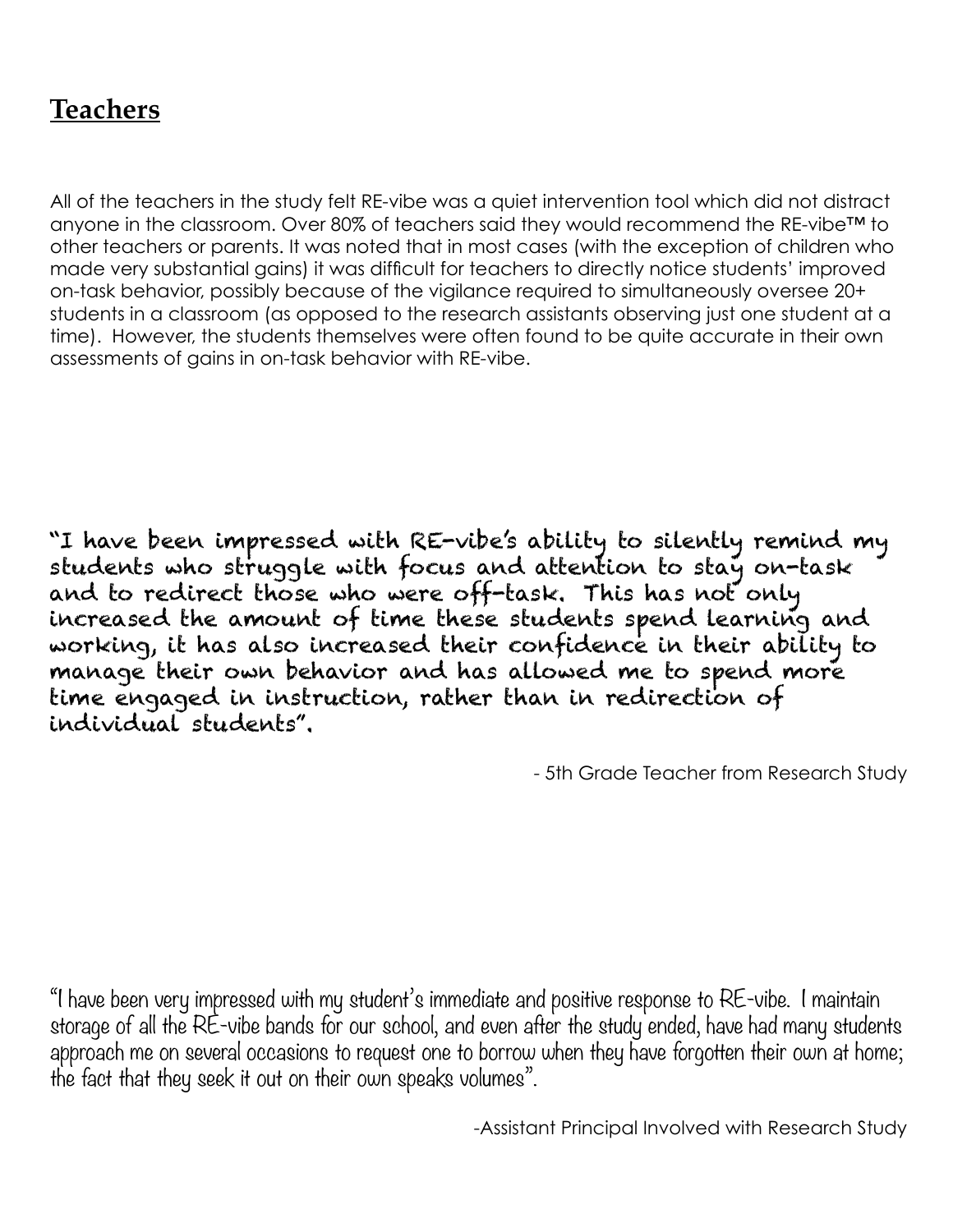### **Study Results\***

It was found in this particular three month pilot study that ten out of 12 evaluable students (83%) with self-regulation deficits at baseline showed improvement in on-task behavior (average increase of 19% on-task behavior), which reflects a moderately large effect size (Cohen's d =.79).

It was also noted that half of those participants achieved improvements ranging from 15% to 110%, with an overall average improvement over baseline of 38%. It was also realized that all improvements in on-task behavior were immediate and sustained (i.e. improvements were immediate and maintained over the whole trial period).

Finally, there were no signs of habituation, nor any adverse effects reported, meaning even after three months of continuous use, none of the users appeared to get used to RE-vibe or become accustomed to its vibrations.



#### **Key Takeaways**

- A total average improvement of 19% among all evaluable study participants was noted over the course of the pilot study, with about half of the group averaging a 38% improvement over baseline.
- Improvements in on-task behavior were sustained over the whole three month trial period.
- No negative or deleterious effects were noted among any participants.
- Over 80% of teachers and students who used RE-vibe would recommend it to others.